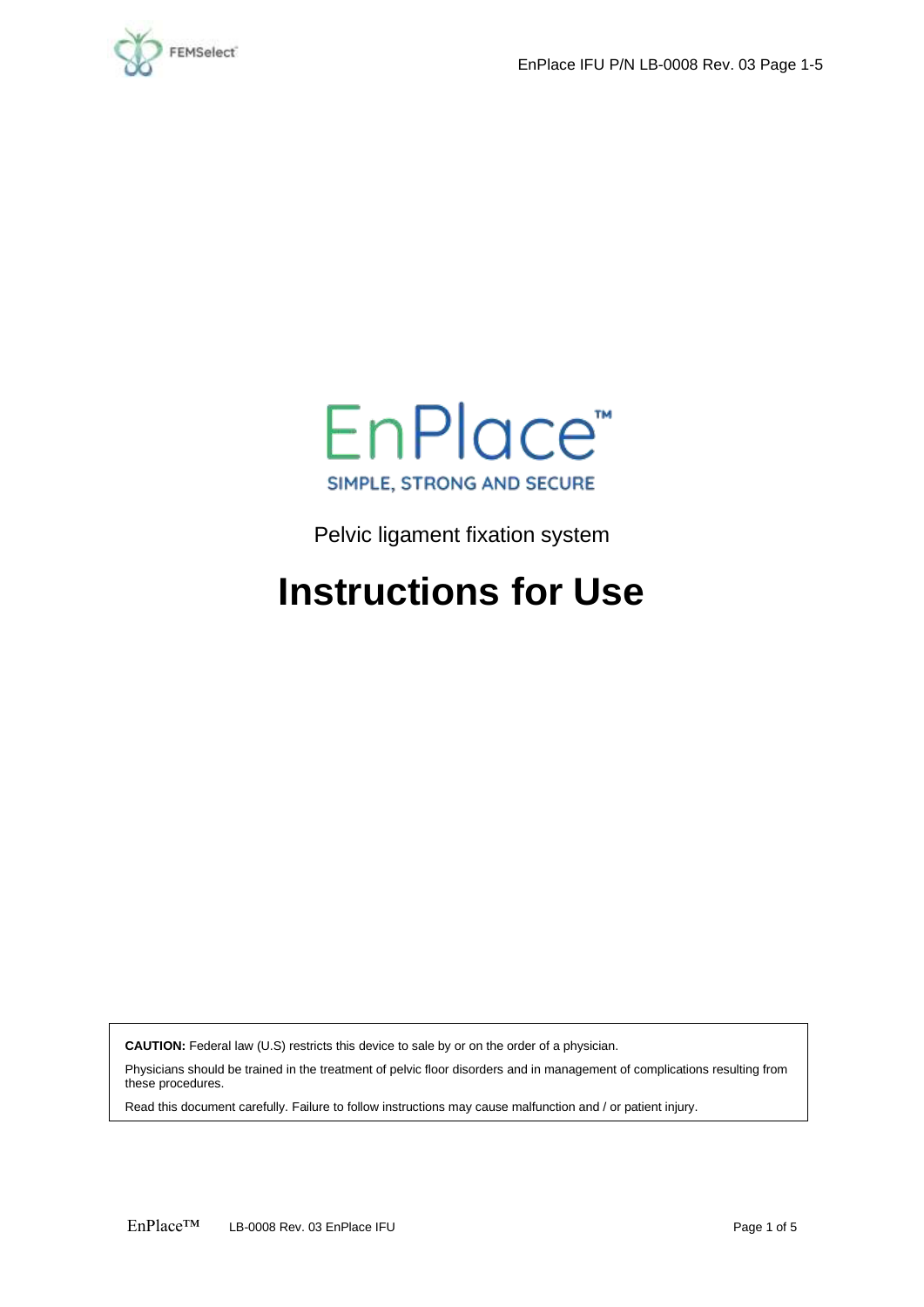

## **Instructions for Use**

## **Device Description**

The EnPlace™ is a single use trans-vaginal pelvic floor repair system which enables delivery of a tissue anchor to the ligaments of the vaginal cavity.

The anchors are pre-loaded inside the device shaft and are ready for use. A thimble is also supplied, as an accessory for the device, to be used as a guide channel for better handling of the EnPlace™.

## **Device Components**



## **Contents**

The EnPlace™ device package contains three kits, each kit is supplied in a sterile blister pack.

Each kit contains the following:

- 2 EnPlace™ devices with pre- loaded anchor and suture
- 2 Thimbles (L & R)

## **Intended Use / Indications for Use**

The EnPlace™ system is intended for attaching sutures to ligaments of the pelvic floor.

## **Contraindications**

The EnPlace™ Implant is **NOT** intended for use on the following:

- Do not use the EnPlace™ device on patients undergoing anticoagulation therapy.
- Do not use the EnPlace™ device on patients with an autoimmune disease affecting connective tissue.
- Do not use the EnPlace™ device on patients under 18 years.
- Do not use the EnPlace™ device on patients with pre-existing conditions that pose an unacceptable surgical risk.
- Do not use the EnPlace™ device on patients with known Nickel or Ni / Ti allergy
- Do not use the EnPlace™ device on pregnant women or those considering future pregnancy .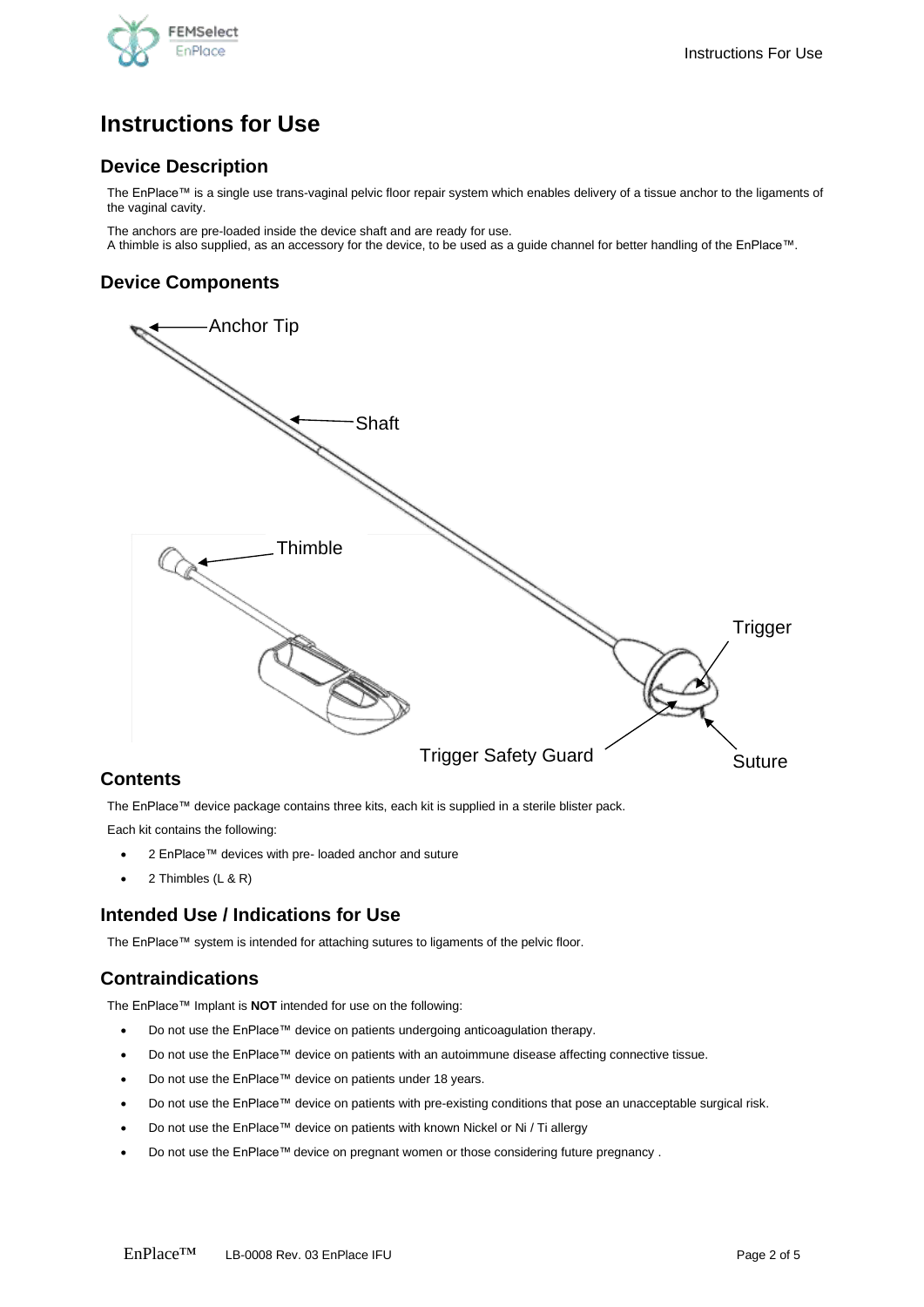

## **Warnings and Precautions**

- It is imperative that the surgeon and operating room staff are fully conversant with the appropriate surgical technique for treating POP via anchoring to the pelvic ligaments.
- Proper surgical procedures must be used, to avoid contamination and infection.
- The EnPlace™ system is supplied sterile. Immediately before opening the unit's sterile pack, visually inspect the pack to assure that the pack is intact and undamaged, verifying that the EnPlace™ system's sterility is not compromised.
- The EnPlace™ system is **NOT** reusable. The EnPlace™ cannot be re-sterilized. Discard and do not use any unpacked or damaged systems.
- Strict aseptic measures must be taken during the surgical procedure.
- Inform the patient that significant bleeding, pain, fever, abdominal swelling, weakness, or any other adverse effect must be communicated to the surgeon as soon as possible.
- Pelvic post-operative bleeding and intestinal injury may occur. Observe any signs or symptoms before patient's discharge
- It is recommended that patients avoid physical stress or sport activities (for example biking, jogging, etc.) for a minimum of two months after surgery. It is also recommended to avoid sexual intercourse during the first two months of the postoperative period.
- It is recommended to pay special attention and take the appropriate measures to avoid risks during surgery in patients with bowel problems, urinary tract infection or obstruction, renal and or liver insufficiency, undergoing concomitant bowel surgery or treated by radiation. Special care should also be taken in patients with an active infection, cancer, or any other patient condition that may be affected by the use of the EnPlace™ system.
- The channel limiter mechanism of action requires the use of the thimble if the decision is not to use thimble, please take caution when puncturing the ligament.

### **Limitations**

• The biocompatibility Risk Assessment for the EnPlace™ Nitinol Anchor has determined that a maximum of 4 anchors per patient may be implanted.

## **Potential Adverse Reactions**

- Vessels and / or nerves, bowel and urinary tract injury may occur during the placement of the EnPlace™ Anchor. Any damage inflicted that requires surgical intervention, should be managed.
- Using the EnPlace™ system may cause temporary irritation of surrounding tissue and / or foreign body reaction.
- As a foreign body, the EnPlace™ Anchor may exacerbate a pre-existing infection.
- If a patient suffers complications or reactions caused by any of the components, the implants should be removed.
- The device may cause pain, tissue irritation, fistula formation.
- If anchor removal is indicated, dissection of the anchor from the sacrospinous ligament with a surgical scalpel incurs risk of injury to the ligament itself as well as injury to the rectum, ureter, and the abundant nerves and blood vessels (inferior gluteal vessels, hypogastric venous plexus, pudendal nerves/vessels) in close proximity to the ligament.

## **Materials Used in Manufacturing:**

#### **Suture:**

Polypropylene monofilament

#### **Anchor:**

Nickel – Titanium alloy (Nitinol)

#### **Delivery Handle:**

Stainless Steel AISI 316L Polyoxymethylene (POM)

## **How Supplied and Storage Instructions**

The EnPlace™ system is supplied sterile by Ethylene Oxide processing.

**Warning:** Do not use if the package has been damaged.

**Storage:** Store the EnPlace™ system at a temperature lower than 40ºC, far from humidity, heat and direct light. **Do not** use after the expiration date detailed on the package.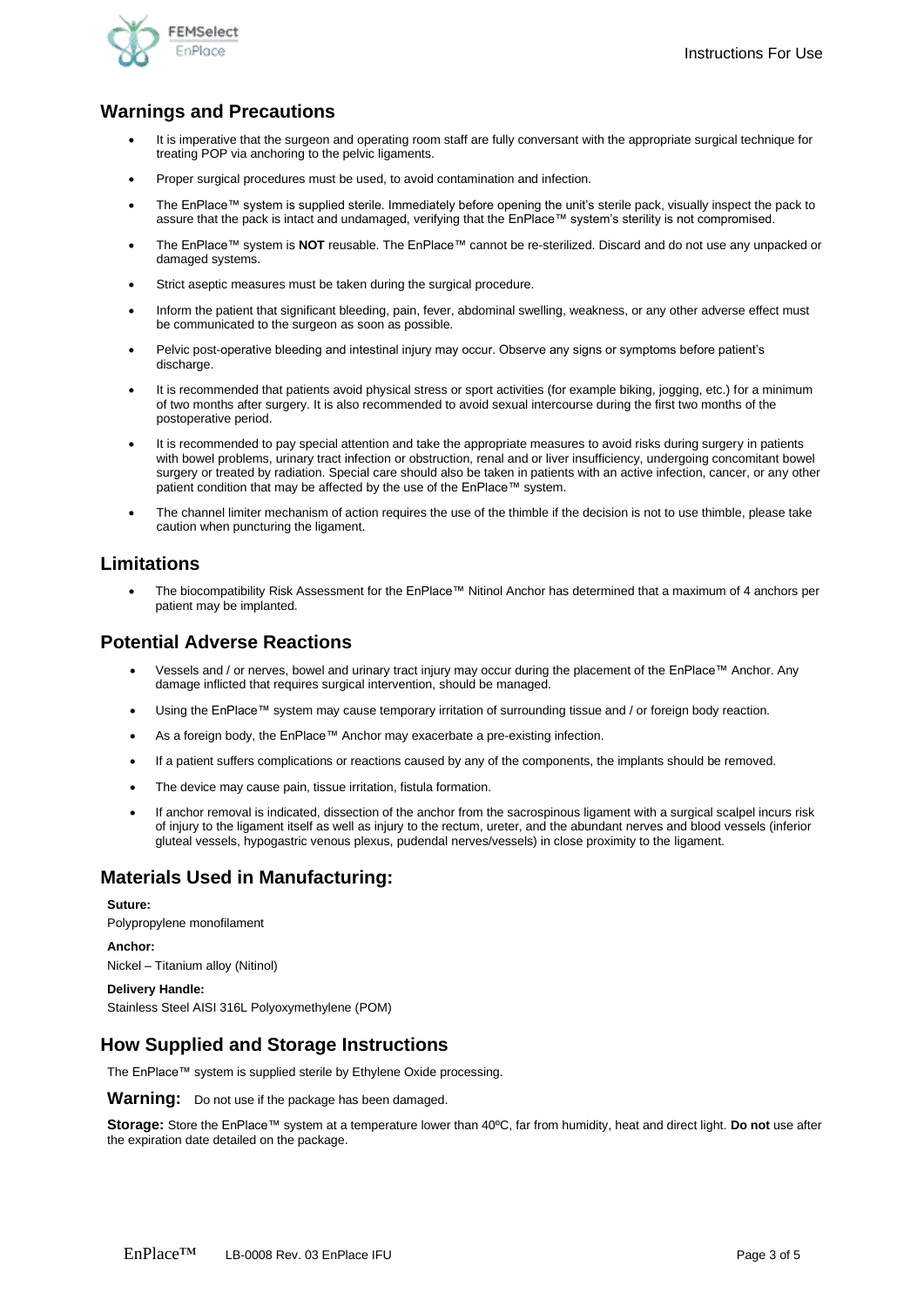

## **Single Use Product:**

The EnPlace™ system is intended to be used only once for a single patient. DO NOT reuse, reprocess or re-sterilize. Reuse, reprocessing or re-sterilization may compromise the structural integrity of the device and/or lead to device failure, which in turn, may result in patient injury, illness or death. Reuse, reprocessing or re-sterilization may also create a risk of contamination of the device and/or patient infection or cross-contamination, including, but not limited to the transmission of infectious disease(s) from one patient to the other. Contamination of the device may lead to injury, illness or death of the patient. After use, dispose of product and packaging in accordance to hospital, administrative and/or local government policy.

## **Procedure**

Before using the EnPlace™ system, the physician must read and understand this document.

### **Anesthetics and Antibiotic Therapy**

The surgical technique to implant the device can be performed under regional or general anesthesia. It is recommended to follow the antibiotic protocol dictated by the hospital.

## **Anchor Placement**

- 1. Choose the site of anchoring, on the selected pelvic floor ligament, based on palpation and pre-procedure vaginal ultrasound (if performed).
- 2. Prepare the surgical field of the site of anchoring.
- 3. Place the thimble on the index finger of the dominant hand (optional) or just use your index finger as support for the end of the shaft to ensure that the tip safely reaches the anchor site.

**Note:** If the thimble is being used, slide the shaft trough the introducer located on the side of the thimble.

- 4. Introduce the EnPlace™ device until the anchor tip reaches the site for anchoring.
- 5. Position the Anchor tip over the selected pelvic floor ligament anchoring point (such as the Sacro-spinous ligament).
- 6. Firmly press the EnPlace™ anchor tip and shaft against the ligament puncturing the ligament with the Anchor tip. The device is designed to allow a limited penetration which should provide a firm attachment without the risk of overpenetration.

**Caution:** Ensure anchor tip is in direct contact with the ligament without involvement of other surrounding tissue.

- 7. Lower the Trigger Safety Guard to expose the Trigger.
- 8. Push the Trigger, deploying the Anchor into the ligament.
- 9. Withdraw the EnPlace™ shaft from the anchoring site and secure the proximal traction sutures by a forceps. Then verify the initial pull out force by gently pulling the sutures.